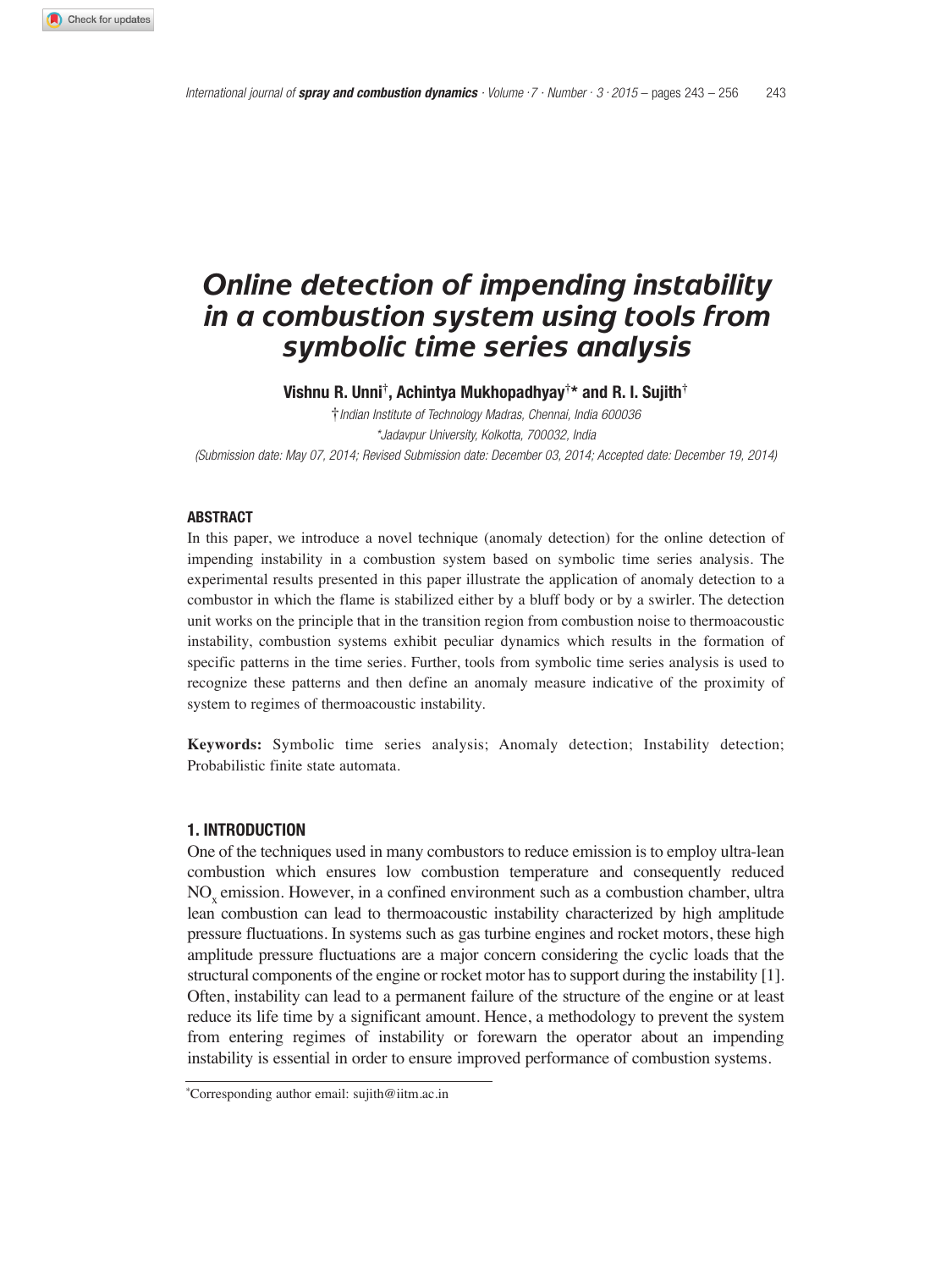In the past, various techniques were introduced in order to detect and control instabilities in combustion systems. Poinsot et al. [2], introduced a technique to control instabilities in gas turbine engines. In this technique, the pressure fluctuation in the combustion chamber is measured and a delayed signal (control signal) is generated based on the pressure fluctuation signal, which in turn is used to modulate the fuel pressure inside the fuel line. By selecting an appropriate delay for the control signal, they were able to actively control the instability. Hobson et al. [3] analyzed the stability of industrial gas turbine engines by monitoring the casing vibration and the pressure fluctuations inside the combustion chamber. They analyzed the stability of the engine in terms of frequency and bandwidth of the principal peak in the vibration and pressure spectra. It was observed that as the system approached the stability limit, the bandwidth of the principal peak decreased. This was an indication for damping approaching zero near the stability limit. In a similar way, Lieuwen [4] used autocorrelation of the pressure signals inside the combustor to characterize the damping of the system and thereby predict the stability margin. The techniques used above rely on detecting the characteristics of the instability to detect it. In our work we were interested in understanding the dynamics of the transition regime from combustion noise to combustion instability in order to come up with a precursor which can forewarn the operators about an impending instability.

Previously, there have been a few studies that focused on the dynamics of the regime of transition from stable to unstable operation of a combustor. Chakravarthy et al. [5] in an experimental study suggested that a lock on mechanism between vortex shedding and duct acoustics was responsible for the transition. When the vortex shedding and the acoustic modes are not locked on, the system has low amplitude broadband noise and once the lock-on happens, the system has high amplitude tonal oscillations. Further, Gotoda et al. [6] reported that in a turbulent combustor, as the equivalence ratio is varied from stoichiometric to lean limits, transition from stochastic fluctuations(combustion noise) to periodic oscillation happened through a state of low dimensional chaos.

Recently, Nair et al. [7] studied the characteristics of the transition region using tools from dynamical system theory. They established that combustion noise resulting from combustion of a turbulent flow in a confined enviornment is not stochastic and is in fact chaos of moderately high dimension (of the order of 8 to 10). Further, it was shown that the onset of instability is essentially a transition from chaos to order. They used a test for chaos, known as 0–1 test for chaos [8], as a measure of the proximity of the combustor to an impending instability. Nair et al. [7] also indicated that the transition from chaos to order happened through intermittency [9]. In this context, they introduced recurrence parameters as precursors to the impending instability in a practical gas turbine combustor [10]. In this paper, we introduce a method based on symbolic time series analysis in order to detect the proximity of a particular dynamic state of the combustor to that of instability by analyzing the peculiar patterns in time series data of unsteady pressure fluctuations born out of the dynamics in the transition regime.

Symbolic time series analysis provides a simpler way to analyze the dynamics of nonlinear systems [11]. A symbolic time series can be generated from a time series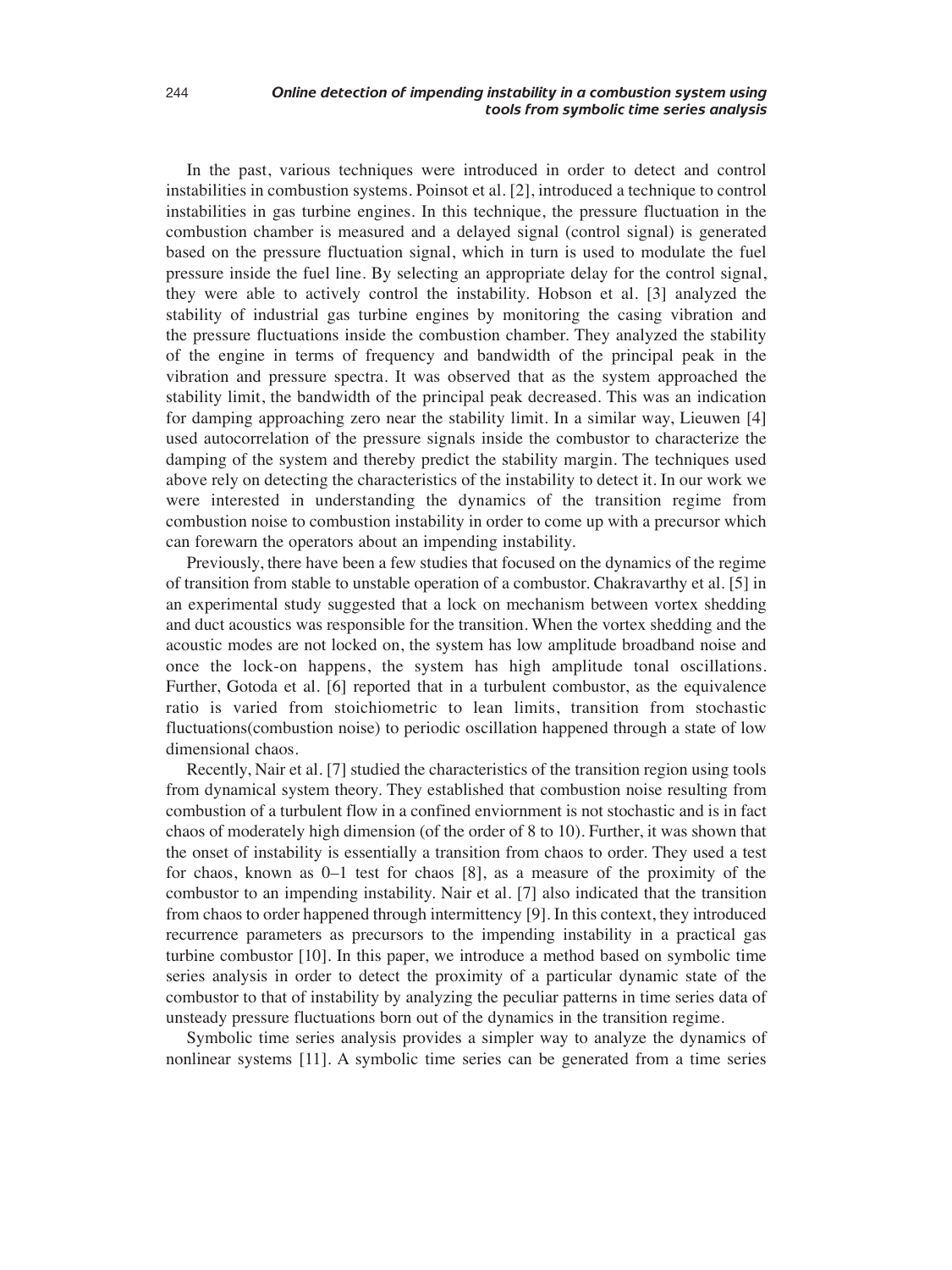obtained from experiments or simulations in various ways. The different approaches to construct a symbolic time series is described by Daw et al. [12]. References [13] and [14] describe different methods used to generate a symbolic time series. Further they also describe a procedure for early detection of anomalous behaviors in dynamical systems based on symbolic dynamic filtering (SDF). Application of anomaly detection using SDF was carried out successfully in various physical systems [15, 16]. Gupta et al. [17], Chakraborty et al. [18] and Datta et al. [19] used SDF to detect the extinction events in a mathematical model describing a pulse combustor. Dynamics of a spark ignition engine was characterized by Daw et al. [20] using symbolic time series analysis. Mukhopadhyay et al. [21] used symbolic time series analysis for prediction of lean blow out in laboratory-scale gas turbine combustors.

In this paper, we describe a patent pending methodology to detect the proximity of the dynamic state of a combustor to an impending instability [22]. This methodology uses symbolic time series analysis for identifying the precursor to the impending instability. A detailed description of symbolic time series analysis is given in the following section.

#### **2. SYMBOLIC TIME SERIES ANALYSIS**

Symbolic time series analysis is a technique used in order to encode the complex dynamics of a system embedded in a time series signal  $\{T[k]|k=0...N-1\}$  into a set of finite number of variables. The particular analysis technique used in this paper involves a three-step process. The first step is the generation of the symbolic time series {*ST* [*k*]} from the actual time series. The second step is the construction of a state vector *SV<sub>p</sub>* corresponding to the symbolic time series, representing the dynamics of the state that is responsible for the generation of the actual time series  $\{T[k]|k=0...N-1\}$ . In the third step, an anomaly measure *M* is defined which serves as an indicator of the proximity of a dynamical state to the stability margin. Detailed explanations for these processes are given in the following subsections.

## **2.a. Construction of a symbolic time series**

Consider the time series signal  $\{T[k] | k = 0 \dots N-1\}$ . This signal is a discrete function in time represented by the *N* data points, *N* being the length of the time series signal. The data point at the  $k<sup>th</sup>$  instant is  $T[k]$ . Each of the data point has a particular value *T* [*k*] and a particular time stamp '*k*' associated with it. Now in order to construct the symbolic time series from the time series signal  $\{T[k] | k = 0 \ldots N - 1\}$ , the *N* data points constituting the time series signal are partitioned into a mutually exclusive and exhaustive set of finitely many segments. In this paper, the partitioning is performed by dividing the points into different sets based on the range of the instantaneous value  $(T[k])$  in which they lie (illustrated in Fig. 1a, the details on how the upper and lower limit of value of  $T[k]$  for each partition is selected and how the number of partitions is decided are described later). This technique of directly partitioning the time series is called 'simple partitioning'. Further descriptions of partitioning techniques are described by Ray [11, 24]. In this paper the number of segments for partition is fixed to be 10.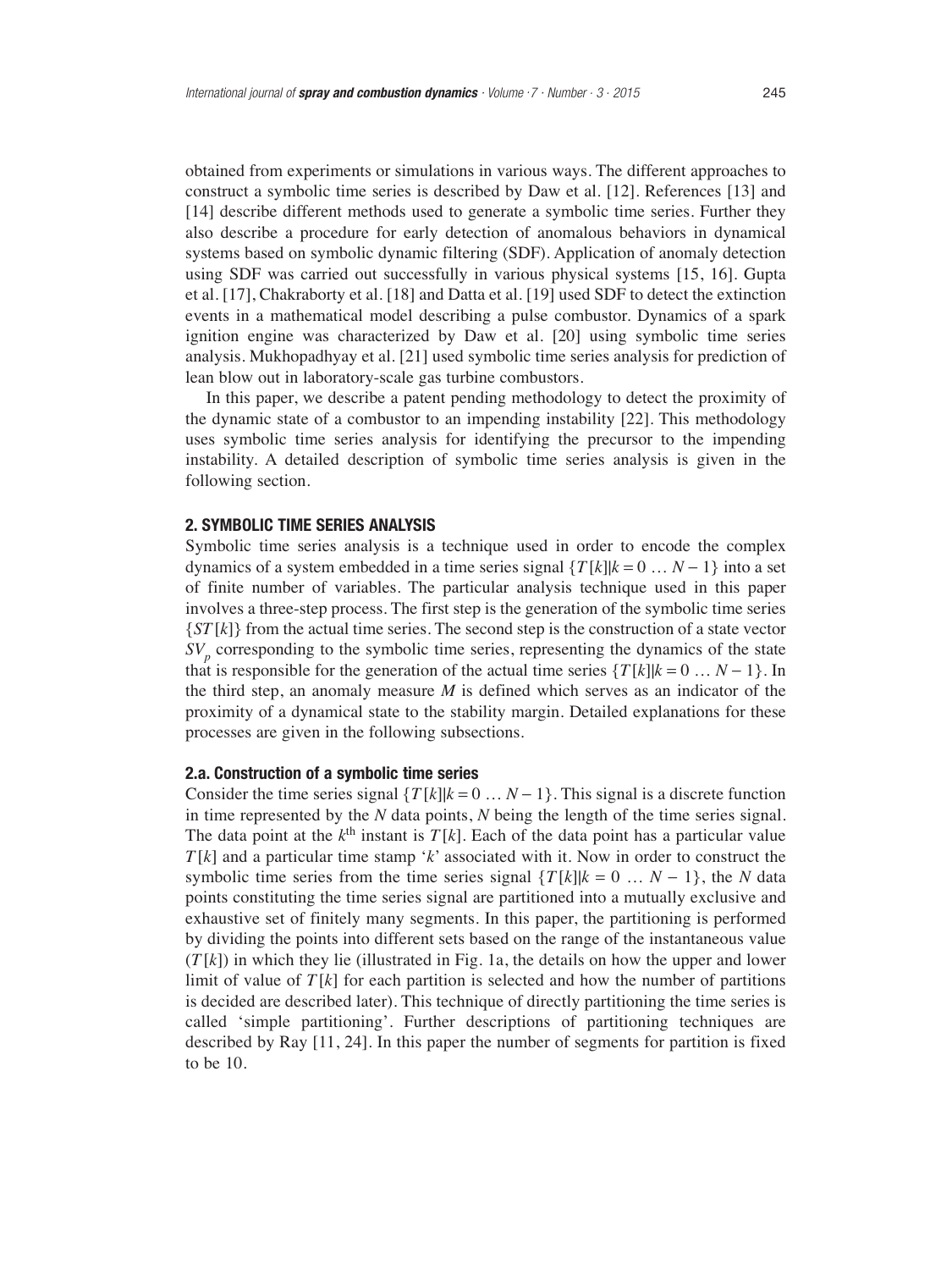



Once the data points are partitioned, each partition is represented by a particular symbol (For the purpose of illustration, assume that we are partitioning the data points into 4 segments, α, β, γ and δ). Now, the value of the time series data at each instant *k* is replaced by the symbol corresponding to the partition to which that particular data point belongs. Thus a symbolic time series is generated (Fig. 1.b).

## **2.b. Construction of probabilistic finite state automata(PFSA)[23][24]**

Once the symbolic time series  $\{ST[k]\}$  is generated, a probabilistic finite time automata is constructed to represent the dynamic state that generated the time series  ${T[k]k = 0 \dots N - 1}$ . The main assumption in construction of PFSA is that the symbolic process (represented by the symbolic series) under all conditions can be approximated as a Markov chain of order *D* (*D*- Markov machine) representing a quasi-stationary stochastic process. For a *D*- Markov machine, probability of occurrence of a new symbol depends only on the last *D* symbols, implying that the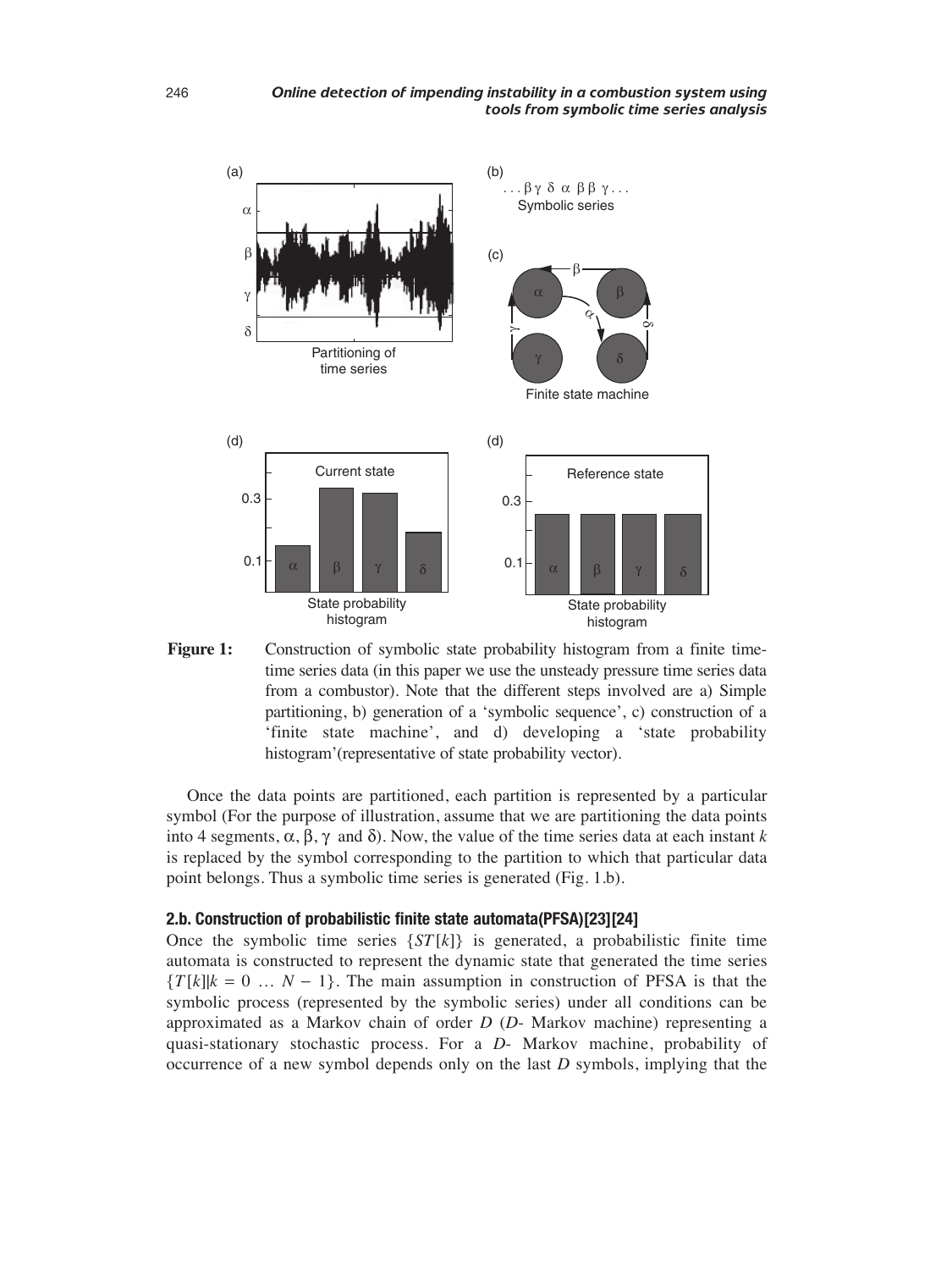memory of the system is only extended up to *D* past observational instances. With this assumption, the states of the *D*- Markov machine are essentially represented by a word of length *D* in the symbol string of the symbolic time series. Hence, for a symbolic series represented by *P* symbols, the number of possible states in a *D*- Markov machine is  $P^D$ . With increase in the word size  $D$ , the memory embedded in the Markov states of the PFSA increases. However, as *D* increases, the total number of possible states for PFSA increases and hence the computational expenses needed to construct the PFSA also increases [25]. Keeping this in mind, in this paper we have restricted the word size *D* to 1. Hence, the number of states possible for the PFSA constructed in this paper is *P*. It is seen from the experiments that with a word size of 1 itself, the predictability of the control system for the instability analysis is quite impressive although  $D > 1$  is expected to produce more accurate results at the expense of significant increase in computational effort.

#### **2.c. Construction of the anomaly measure**

First step in constructing an anomaly measure is identifying a reference state. The anomaly measure in this particular work is expected to indicate the proximity of the current state to the onset of instability (here, the current state is the state for which the anomaly measure is estimated). Hence, it is only natural to select the dynamical state corresponding to the onset of instability as the reference state. Once the reference state is identified (in the context of this paper, a method for identifying the appropriate reference state, i.e. the state that is considered as the onset of instability/ stability margin is described in Section 4), then the data points in the pressure time series corresponding to the reference state is partitioned into *P* mutually exclusive and exhaustive segments in such a way that each of the segment contains approximately equal number of data points. The partition technique used here is equiprobable partitioning, which is based on maximization of information entropy, as seen in Fig. 1. The implication is that when PFSA is constructed using this partition, the reference state will have a uniform probability for all symbolic states  $(P^0)$  is the state probability vector for the reference state). Once the partitioning of reference state is performed, same partition is used in order to construct the symbolic time series corresponding to the other dynamical states. Hence, when PFSA is constructed for dynamical states other than the reference dynamical state, the probabilities associated with symbolic states have a non-uniform distribution  $(P^k)$  is the state probability vector for the current state). Thus, an anomaly measure, which is an indicator of proximity of a dynamical state to the reference state, is defined as follows,

$$
M = Cos^{-1} \left( \frac{P^k P^0 >}{\| P^k \| \| P^0 \|} \right)
$$

Here,  $\langle P^k P^0 \rangle$  is the inner product of the state probability vectors  $P^k$  and  $P^0$  and  $||P||$ denotes the Euclidian norm of the vector *P*. More details of anomaly detection using symbolic logic have been described by Ray [11].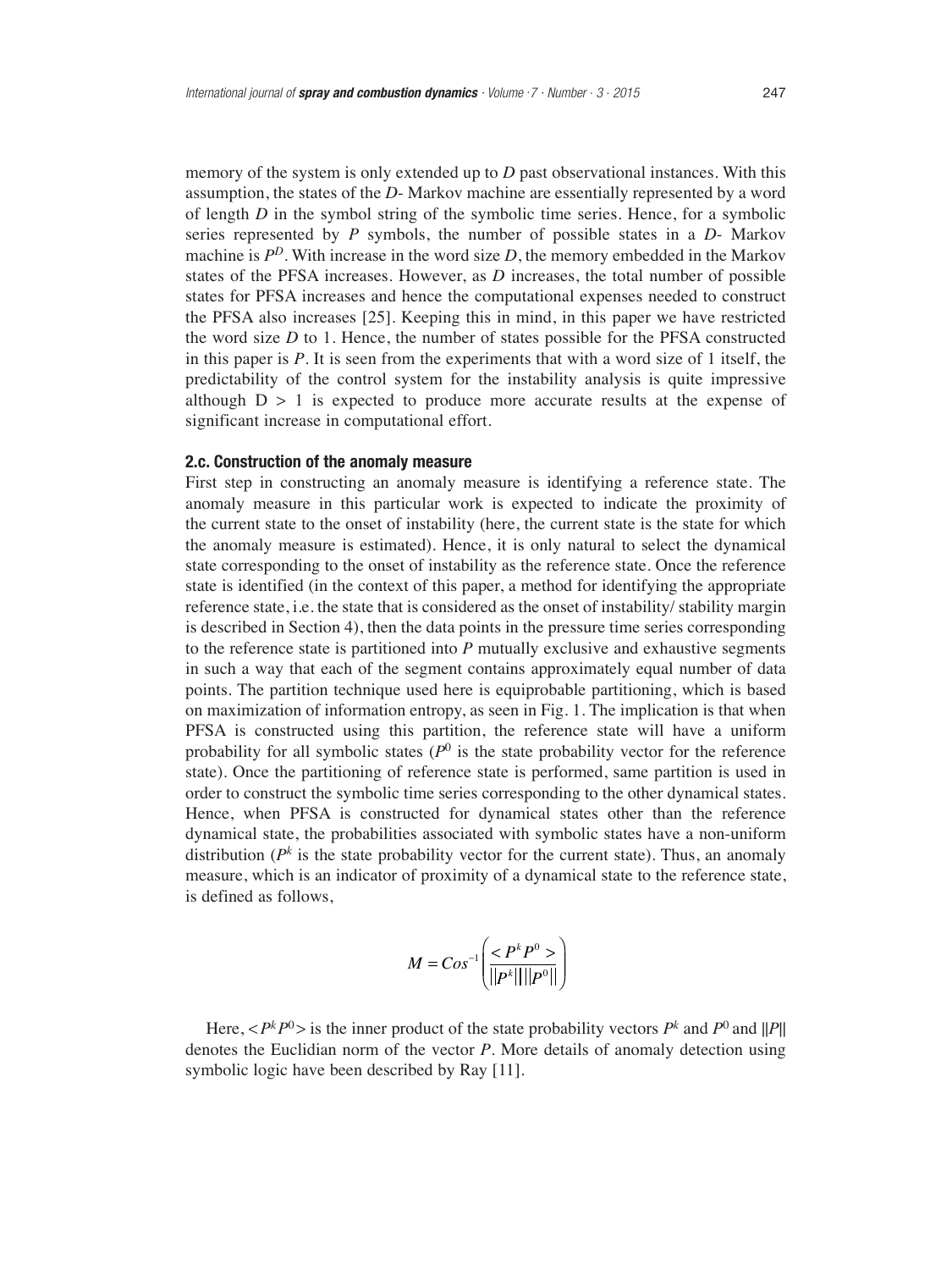# **3. EXPERIMENTAL SETUP**

The experiments discussed in this paper were performed on two burners, (1) a swirl stabilized burner with an axial swirl generator and (2) a bluff body stabilized burner. In both the configuration, the fuel used is LPG. The fuel and the air get partially mixed before entering into the combustion chamber. The flame is stabilized in the combustor either by the use of a swirler or by the use of a bluff body. Pressure transducers are mounted along the combustion chamber in order to measure the acoustic oscillations. The total length of the combustion chamber is 700 mm, and the cross sectional area is 90 × 90 sq. mm. The experiments are performed at Reynolds numbers(∼20,000) where the flow is turbulent. A more detailed description of the experimental setup and the uncertainties in the measurements is available in [7].

# **4. RESULTS AND DISCUSSIONS**

In this study, the experiments were conducted as follows. For a given value of fuel flow rate (for example, 28 SLPM), the air flow rate was varied in a quasi-steady manner. The initial airflow rate was chosen in such a way that it corresponded to an equivalence ratio of one. Subsequently air flow rate was increased, thereby reducing the equivalence ratio. At each equivalence ratio, the dynamics of the pressure fluctuations inside the combustor was recorded by acquiring the unsteady pressure time trace using a piezoelectric transducer. The time series data of these pressure fluctuations at various air flow rates are then used to perform symbolic time series analysis for anomaly detection. As described in Section 2c, the first step in the analysis is identifying an appropriate reference dynamical state. In order to identify that, we adopt the following procedure. Henceforth, we refer to this procedure as the training drill for online anomaly detection.

The aim of the training drill is to identify that particular pattern of oscillations in the combustor, which is to be considered as the appropriate margin for the operational regime of the combustor such that instability can be avoided. In order to identify such a margin, we apply anomaly detection technique to the normalized time series data



**Figure 2:** The schematic of experimental setup. Note that a pressure transducer is attached to the combustor to measure the unsteady pressure fluctuations in the combustor.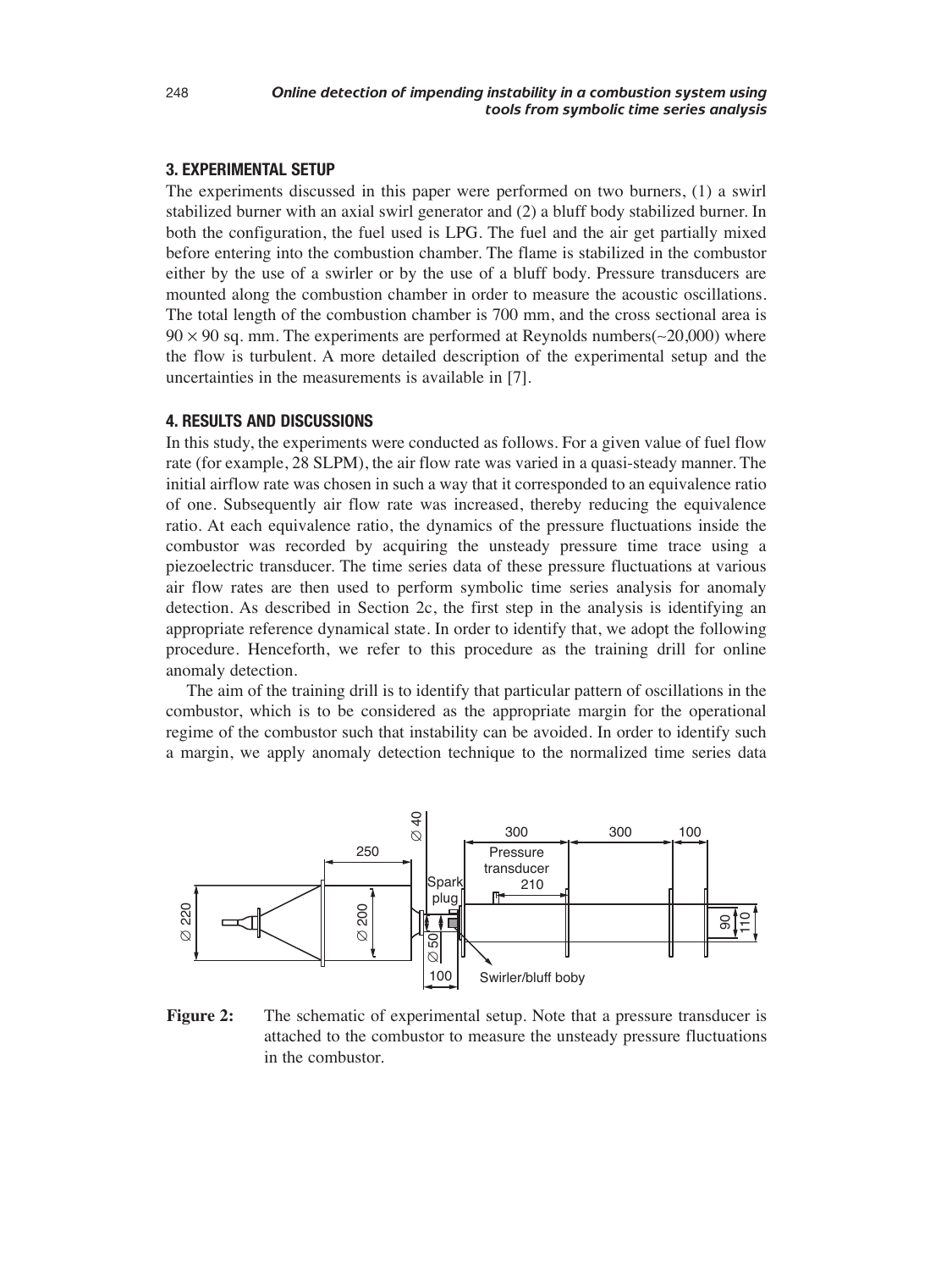taking a unit amplitude sinusoidal wave with a frequency approximately equal to the instability frequency (in this context, the instability frequency corresponds to the natural frequency of the combustor at which an instability is expected) as the reference state. On doing so, we essentially are comparing the pattern of the normalized time series representing a particular dynamical state to that of a state of instability. Hence, an anomaly measure defined in this context as described in the Section 2 will approach zero as we approach a state of instability (Fig. 3a and Fig.4a). Due to the particular nature of the partitioning performed in this work (simple equiprobable partitioning), this decrease in anomaly measure is rather rapid and very close to the onset of instability (note that the anomaly ratio is almost constant prior to the first drop). Nevertheless, this decrease in anomaly measure is an indicator for the dynamics of the



**Figure 3:** Variation of anomaly measure for combustor with a swirl stabilized flame. a) Represent the training drill and b) represent the online anomaly detection drill. The reduction of anomaly measure as we approach the reference state (*A*) is the precursor to instability.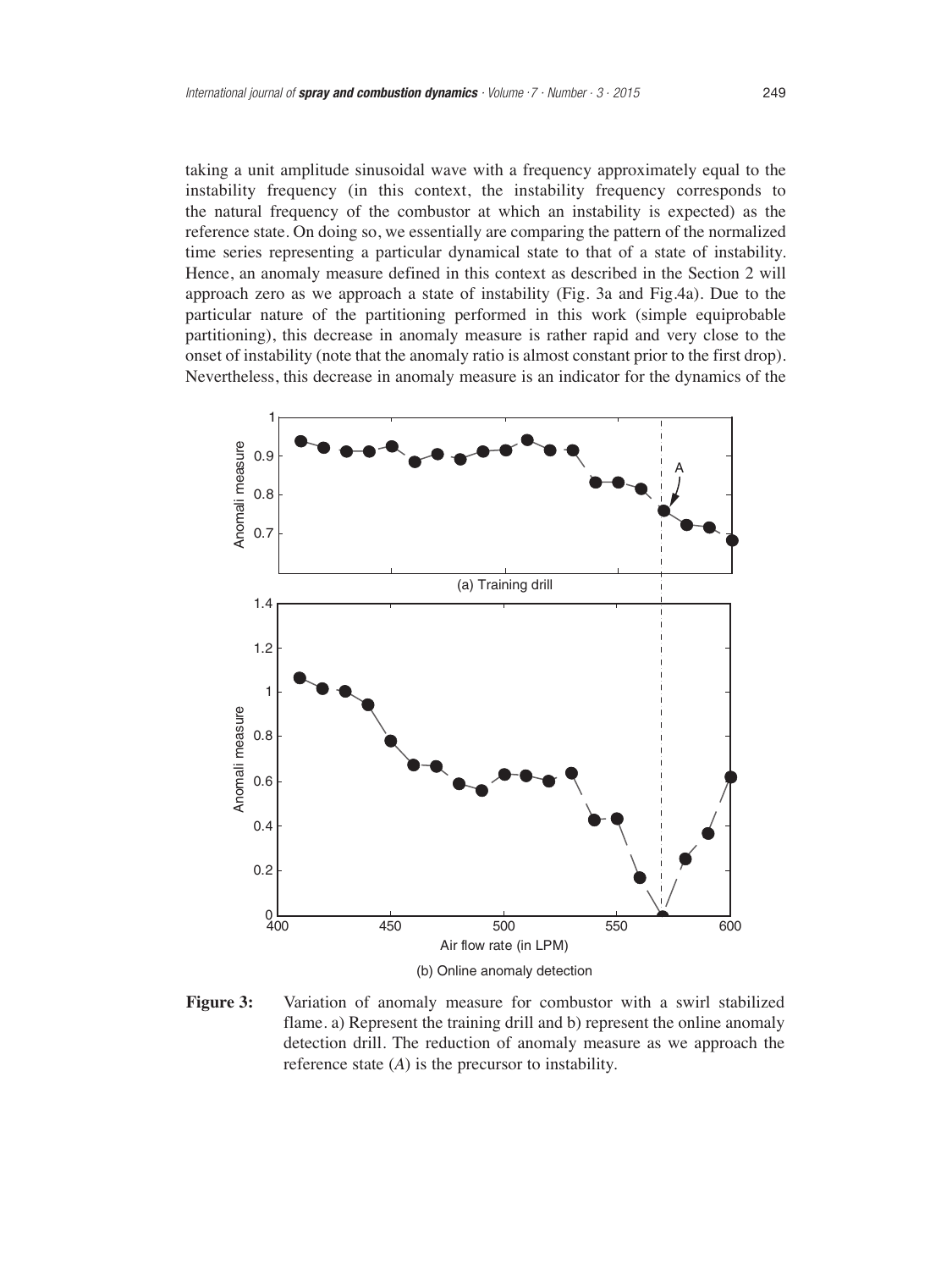



state being close to that of a limit cycle behavior. Hence, from this training drill, we select the time series corresponding to point 'A' (marked in both Fig. 3a and Fig. 4a) as the representative time series for the reference dynamical state to be used in the online anomaly detection for the respective cases. However, depending up on the discretion of the operator and the design of a particular combustor, dynamic states further close to instability can also be used as the reference state. Further, it is to be noted that a rise is pressure amplitude is not necessarily suggestive of presence of instability. The rise in the amplitude of pressure signals could even correspond to an increase in the intensity of combustion noise. Whereas, with the aforementioned technique, we can clearly identify whether we are approaching an impending instability since a decrease in the anomaly measure is a sure indicator of the increased presence of sinusoidal component in the time series.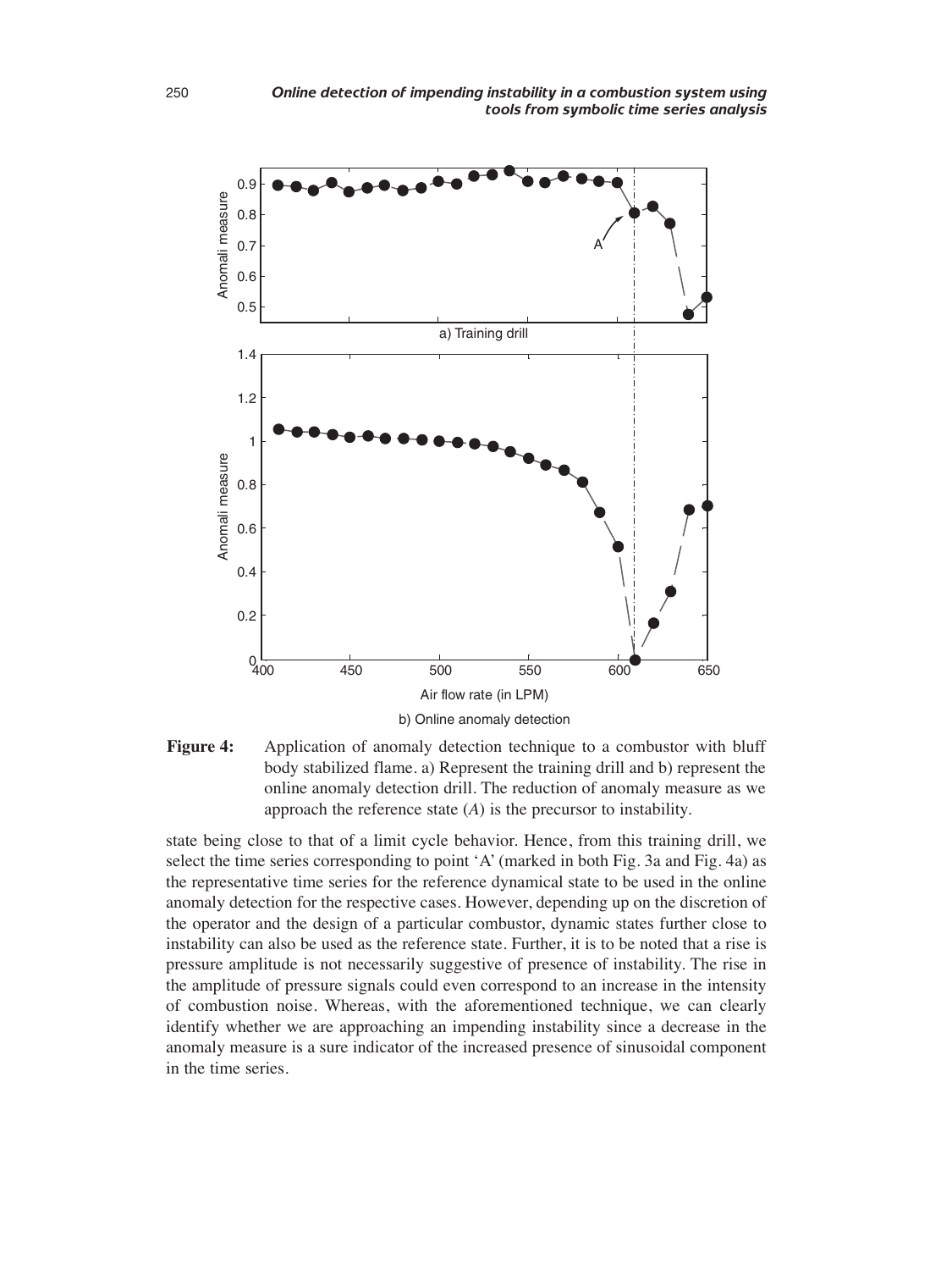Once the reference state for online anomaly detection is fixed, the anomaly measure for online detection of an impending instability is defined as described in Section 2. Examining the variation of anomaly measure with airflow rate, we see that (Fig. 3b and Fig. 4b) as the system approaches the reference state, the anomaly measure starts to reduce; i.e., the angle between the PFSA of the reference state and the current state approaches zero as the current state approaches the reference state. Furthermore, unlike in the case of anomaly measure defined for the training drill, the anomaly measure for online detection starts reducing towards zero much before the reference dynamical state. These behaviors are explained in the following paragraphs.

At low airflow rates (i.e., near stoichiometric equivalence ratios), the pressure fluctuation inside the combustor is mainly due to combustion and flow noise. These oscillations have amplitudes of the order of 200 Pa (Fig. 5.a). Further, it has been already shown that these oscillations are chaos of moderately high dimension (8 to 10 dimensions) [7]. Hence when the PFSA is formed for the time series corresponding to combustion and flow noise, using the partition corresponding to the time series representing the reference state (A), most of the data points fall in those symbolic segments which correspond to low values of |*P*|. Hence, the corresponding PFSA has a probability distribution as seen in the Fig. 5.e.

Now as we increase the airflow rate (i.e., move towards lean equivalence ratios), the pressure oscillations start to become intermittent. This intermittent behavior of the pressure signals arise from the fact that the state point corresponding to the dynamical state responsible for these oscillations follow a homoclinic orbit in the phase space [9]. In this homoclinic orbit, the state point alternates between a chaotic attractor corresponding to the low amplitude fluctuations to an attractor corresponding to the high amplitude limit cycle oscillations in an apparently random fashion. As the equivalence ratio decreases away from the stoichiometric equivalence ratio, the time spent by the state point in the chaotic attractors reduces and the time spent in the attractor corresponding to the limit cycle increases. In the time series, the effect of this dynamical behavior is reflected.

During intermittency, the time series is characterized by alternating low amplitude chaotic oscillations and high amplitude limit cycle oscillations. As we approach closer to instability, in the time series, the duration for which the limit cycle oscillations are observed increases and the duration of chaotic oscillation decreases. This implies the probability associated with the symbols corresponding to the high amplitude oscillations increases as we approach the instability. Also, the symbol sequence increasingly matches to that of the reference state (a near limit cycle state).Ultimately at the reference state all the symbols have an equal probability associated with it (Fig. 5.g). If we move beyond reference state, the amplitude of the time series increases due to increased proximity to the instability and hence the symbols corresponding to the higher amplitudes have a higher occurrence probability (Fig. 5.h). This leads to an increase in the anomaly measure beyond the reference state. From Fig. 3b and Fig. 4b it can be observed that a state before and beyond the reference state can have the same value of anomaly measure.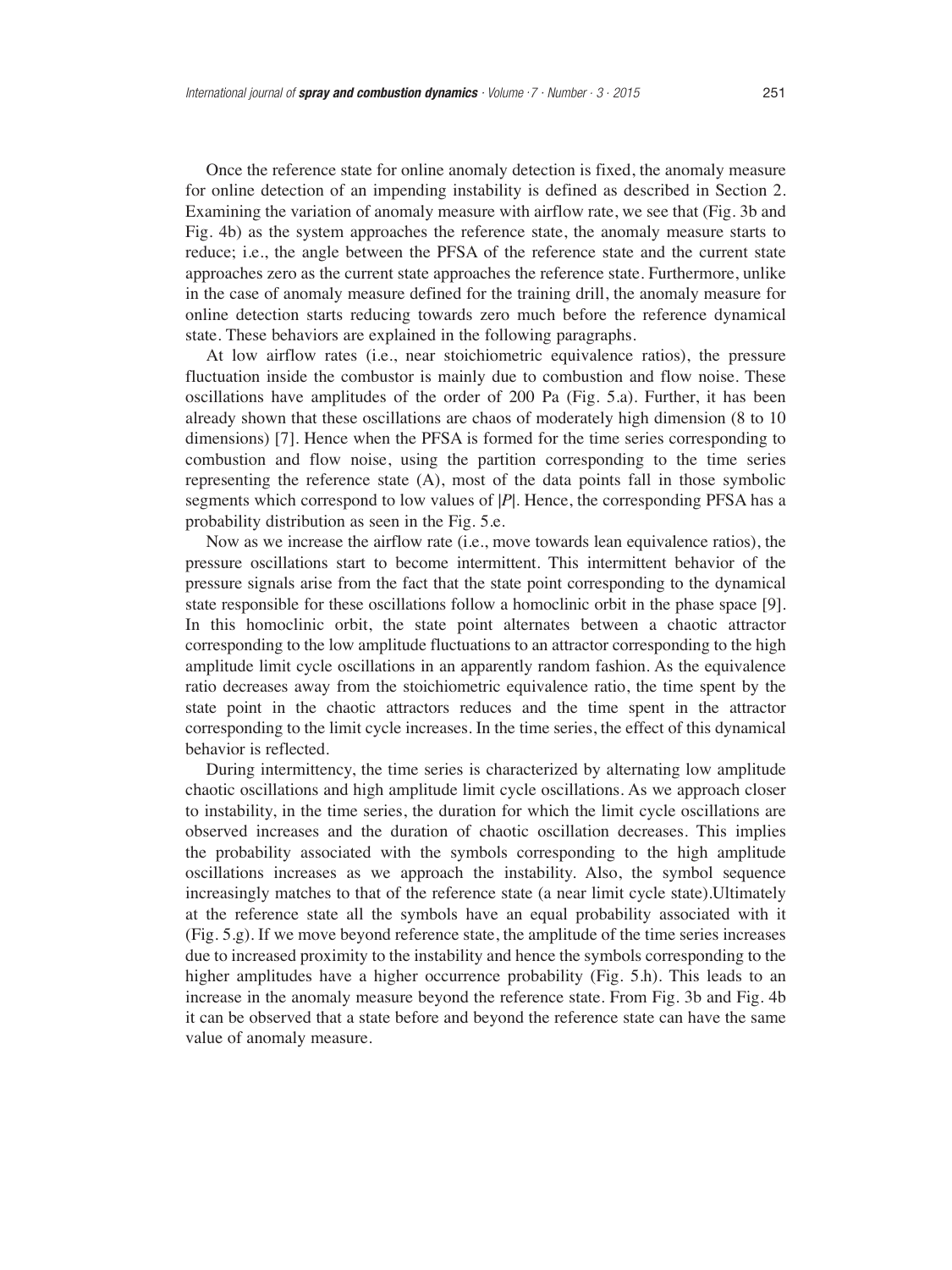

**Figure 5:** The variation of signal characteristics and corresponding PSFAs as the system approaches instability. a) and e) represent combustion noise at equivalence ratio 1. b) and f) represent an intermediate state, c) and g) represent the reference state and d) and h) represent a state beyond the reference state.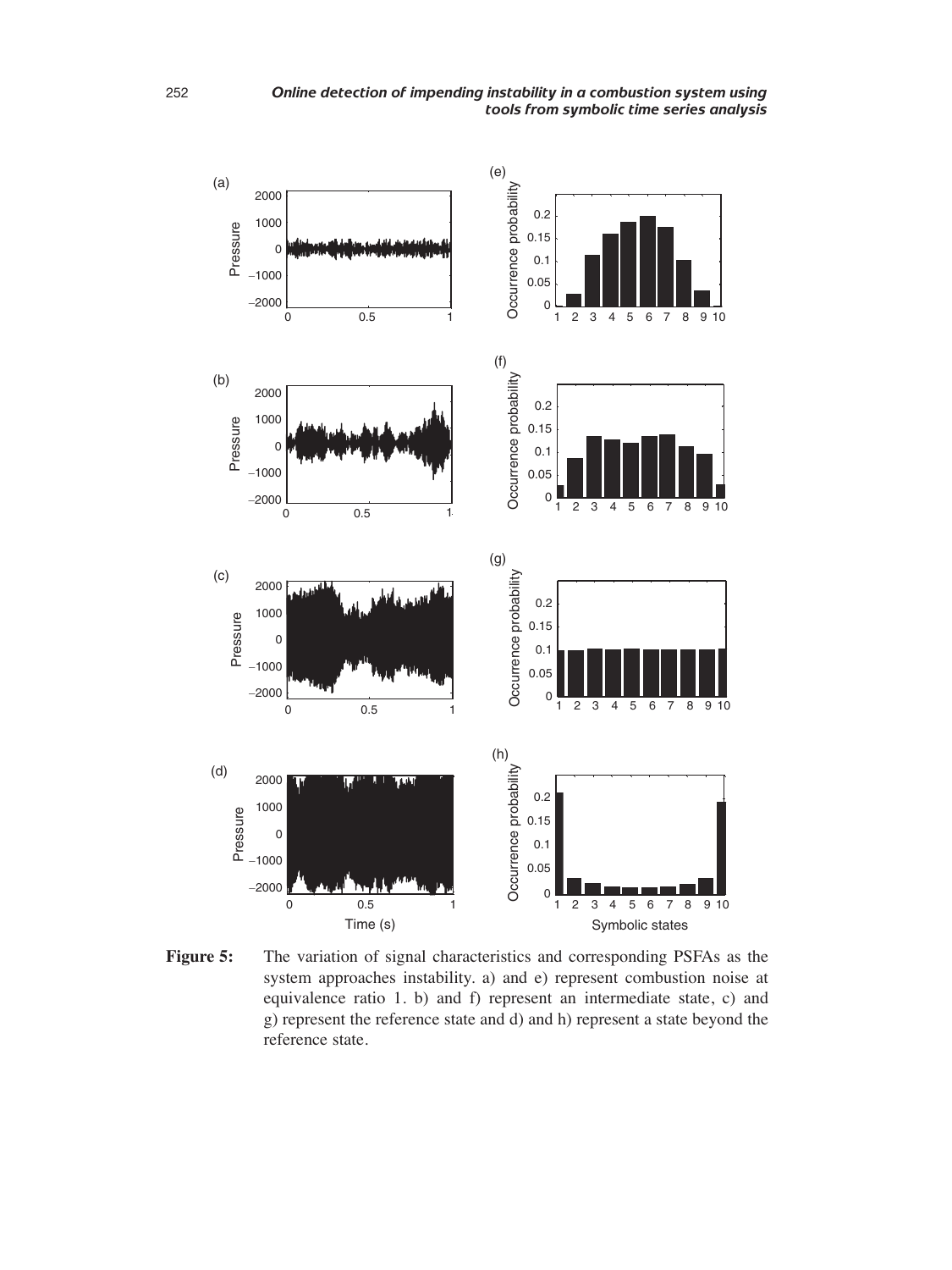However, in such a case, they can be distinguished by comparing the probability distribution of the symbolic states. For example, Fig. 5b and Fig. 5d represent two time series with similar value for anomaly measure. However, comparing the corresponding occurrence probability distribution, it is clear that Fig. 5d represents a dynamical state beyond the reference state. From the above discussions, it is clear that the anomaly measure approaching zero is a precursor to the onset of instability.

In essence, using symbolic time series analysis, we are able to compare the patterns present in the time series corresponding to any dynamical state to that of the reference state by defining a vector measure (state probability vector, Fig. 4) corresponding to each pattern. We see that the occurrence probability distribution of symbolic state varies continuously as we approach the reference state (Fig. 4). We exploit this behavior of state probability vectors to define the anomaly measure which indicates the proximity of any state to the reference state. Since the particular patterns found in the pressure time series arises due to intermittency and intermittency is a dynamic behavior, time series corresponding to other measurements (such as heat release rate fluctuations, temperature fluctuations etc.) from the combustion system must also exhibit similar patterns close to instability. Hence, such measurements also could be used in a similar fashion to predict the onset of instability.

# **CONCLUSIONS**

Anomaly detection technique, a novel strategy of online prediction of an impending instability is developed based on symbolic time series analysis. A precursor for an impending instability, i.e. the anomaly measure, was identified from unsteady pressure measurements for two types of combustors (a swirl stabilized combustor and a bluff body stabilized combustor). Using anomaly detection technique, we were able to compare the pattern of a time series at any instant to that of a reference pattern and thereby quantify the proximity of the instantaneous dynamical state to a reference dynamical state (a dynamical state close to onset of instability). In this context, a novel method of identifying an appropriate reference state for online instability detection, i.e. the training drill, was introduced. The current technique of anomaly detection uses a simple method for partition of time series data known as simple equiprobable partition. More research has to be performed in order to identify the optimal partitioning technique to be used for predicting an impending instability in a combustor. Further, the effects of increasing the word size *D* for the formation of PFSA on the predictive capabilities of anomaly measure also have to be studied. However, anomaly measure thus identified was able to indicate the proximity of the combustion system to regimes of instability for both the combustors.

# **ACKNOWLEDGEMENTS**

We would like to acknowledge the tremendous help, support and encouragement given by Dr. Vineeth Nair V., IIT Madras during the entire course of this work. We would also like to thank Mr. Gopalakrishnan E. A. for his constructive criticisms and Ms. Swati Rao K. for all the help provided in data acquisition.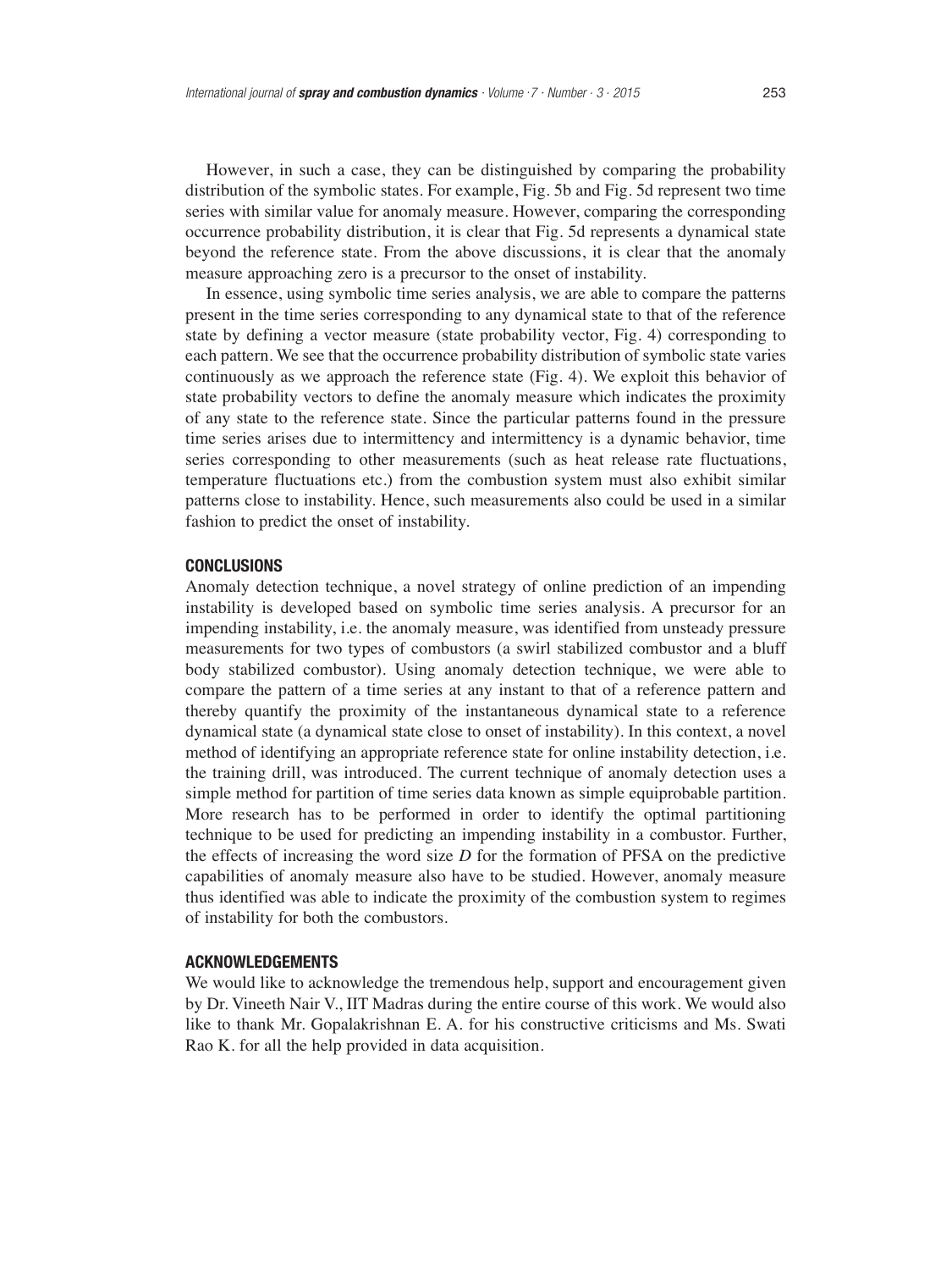## **REFERENCES**

- [1] K. R. McManus, T. Poinsot, and S. M. Candel, A review of active control of combustion instabilities, *Prog. Energy Combust. Sci*., 1993, 16, 1–29.
- [2] T. Poinsot, F. Lacas, J. Chambon, D. Veynante, and A. Trouve, Apparatus for active monitoring of combustion instability, US patent (US 5145355 A) filed on September 8, 1992.
- [3] D. E. Hobson, J. E. Fackrell, and G. Hewitt, Combustion instabilities in industrial gas turbines: Measurements on operating plant and thermoacoustic modeling, *J. Eng. Gas Turbines Power*; 2000, 122, 420–428.
- [4] T. Lieuwen, Online Combustor Stability Margin Assessment Using Dynamic Pressure Data, *J. Eng. Gas Turbines Power*, 2005, 127, 478–482.
- [5] S. R. Chakravarthy, R. Sivakumar, and O. J. Shreenivasan, Vortex-acoustic lockon in bluff-body and backward-facing step combustors, *Sadhana*, 2007, 32, 145–154.
- [6] H. Gotoda, H. Nikimoto, T. Miyano, and S. Tachibana, Dynamic properties of combustion instability in a lean premixed gas-turbine combustor, *Chaos*, 2011, 21, 013124.
- [7] V. Nair, G. Thampi, S. Karuppusamy, S. Gopalan, R. I. Sujith, Loss of chaos in combustion noise as precursor of impending combustion instability, *Int. J. Spray Combust. Dynamics*, 2013, 5 (4), 273–290.
- [8] G. A. Gottwald, I. Melbourne, A new test for chaos in deterministic systems, *Proc. R. Soc. Lond.* A*,* 2004, 406, 603–611.
- [9] V. Nair, R. I. Sujith, Identifying homoclinic orbits in the dynamics of intermittent signals through recurrence quantification. *Chaos*, 2013, 23, 033136.
- [10] V. Nair, G. Thampi, K. Sulochana, G. Saravanan, and R. I. Sujith, System and method for predetermining the onset of impending oscillatory instabilities in practical devices, Provisional patent, filed Oct. 1 2012.
- [11] A. Ray, Symbolic Dynamic Analysis of Complex Systems for Anomaly Detection, *Signal Processing*, 2004, 84 (7), 1115–1130.
- [12] C. S. Daw, C. E. A. Finney, E. R. Tracy, A review of symbolic analysis of experimental data, *Review of Scientific Instruments,* 2003*,* 74 (2), 915–930.
- [13] V. Rajagopalan, A. Ray, Symbolic time series analysis via wavelet-based partitioning. *Signal Processing*, 2006, 86 (11), 3309–3320.
- [14] A. Subbu, A. Ray, Space partitioning via Hilbert transform for symbolic time series analysis, *Applied Phys. Letters,* 2008, 92 (8), 084107.
- [15] S. Gupta, A. Ray, E. Keller, Symbolic Time Series Analysis of Ultrasonic Data for Early Detection of Fatigue Damage, *Mechanical Systems and Signal Processing*, 2007, 21 (2), 866–884.
- [16] K. S. Bhambare, S. Gupta, M. M. Mench, A. Ray, A Carbon Monoxide Sensor in Polymer Electrolyte Fuel Cells based on Symbolic Dynamic Filtering, *Sensors and Actuators B: Chemical*, 2008, 134 (2), 803–815.